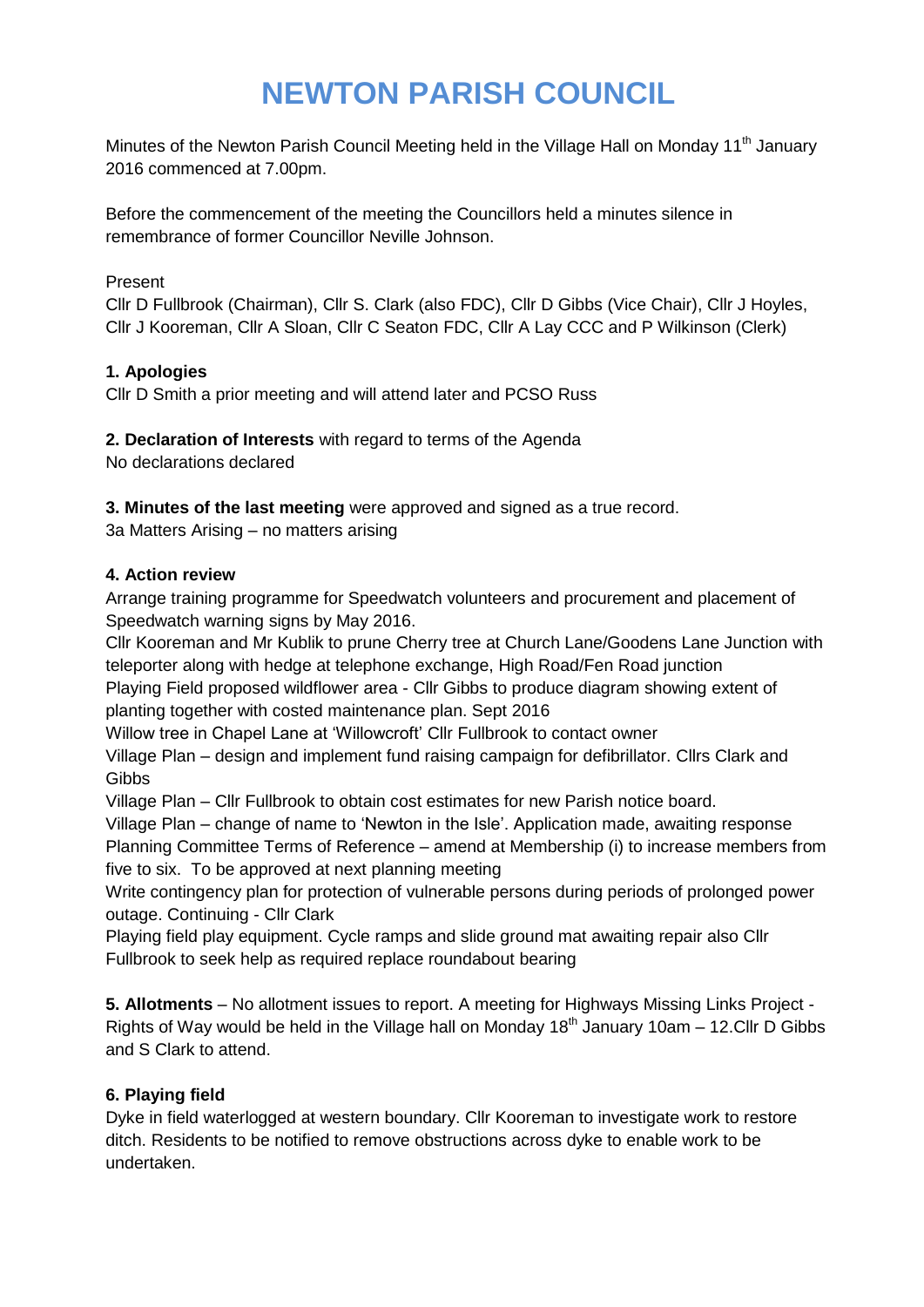# **7. Highways**

Cllr Gibbs and Clark had monitored and reported potholes that needed attention. Cllr Clark would investigate parking in Rectory Road further and monitor. Abandoned vehicle parked on verge in Chapel Road for four weeks, now removed.

# **8. Village Hall**

Cllr Gibbs explained a Christmas Party for the children was successful along with the Carols and Christmas Lights, a Craft Fair in aid of East Anglian Air Ambulance was also held. Soup and Sandwich lunch, 1<sup>st</sup> Thursday of month and Coffee mornings and Afternoon teas to continue.

# **9. Planning**

Erection of 4x 2 storey, 3 bed dwelling Land East of Roshamar 326 High Road Newton. Erection of 2-storey 4/5 bedroom dwelling with attached garage with study games room above. Land East of 250 High Road Newton

Change agricultural building to 2 bed dwelling North of Sandylands Honey Hill (within Newton Parish)

The White House, Fitton End Road, Newton. Erection of a two storey 3-bed dwelling and detached garage involving the demolition of existing dwelling and garage.

# **10. Finance**

a) Business Savers account £1692.47 includes 21p interest

Community A/c Income Concurrent Grant ½ year £640

Total of £10,066.18p in the account

b) Payments made to ACRE for Membership £54 and Payroll Services £36

Approve payment Clerk Salary £592.38 including miscellaneous items leaving a balance of £9473.80

This figure includes the Village Plan Grant of £648

- *Resolved to approve payment of two retrospect invoices for ACRE cheque no's 100515 and 100516 approved by Councillors*
- *Resolved to approve payment of the clerk's salary and miscellaneous expenses amounting to £592.38 cheque no 100517 approved by Councillors*

*Donations to EAAA £75, ch no 100519, Village Hall £100, ch no 100518, Kinderley School £50 ch no 100520 and ABC Pre School £50. ch no 100521*

 *Resolved to approve payment of the four donations from Section S317A to EAAA £75, Village Hall £100, Kinderley School £50 and ABC Pre School £50.approved by Councillors*

## c. Set Precept

The clerk circulated copies of a forecast budget for 2016/2017 showing the income and expenditure for the present year and the effects on the budget for next year with a Precept set at £7500, £8500 and £10000. A 2015/16 carry forward could look considerable; due to the monies already set aside in the present budget for street lighting and other expected invoices After some discussion it was agreed to increase the Parish Precept by a further £1,000 to £8500 to cover the cost of part of the Category Two street lighting amounting to £7400 leaving another £4200 outstanding for street lighting in the 2017/2018 financial year unless any of the further lighting (5) could be implemented sooner.

 *Resolved to approve the Parish Precept increase by £1000 to £8500 Approved by Councillors with one abstention*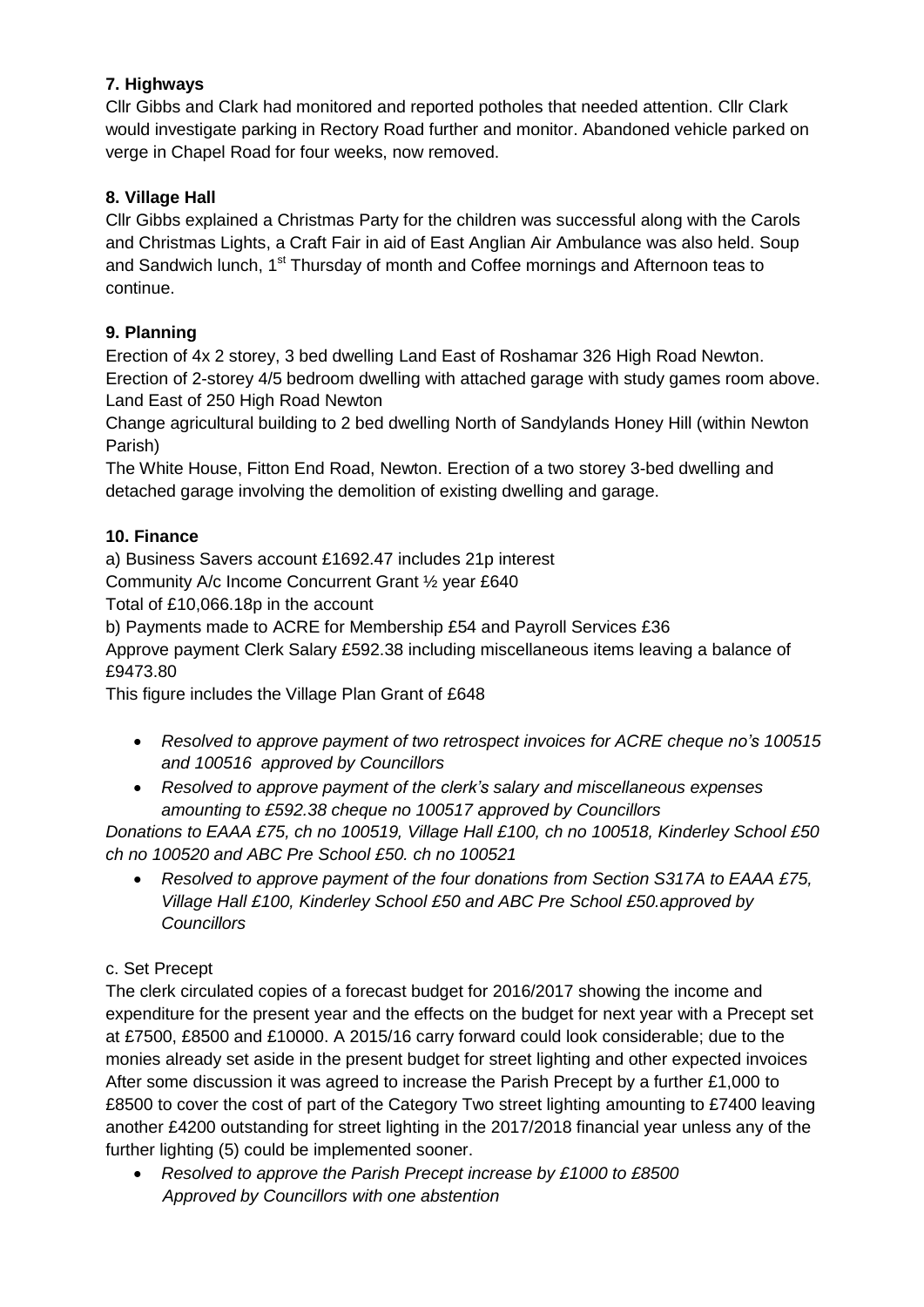The clerk to contact Balfour Beatty with a view to commencing street lighting maintenance for Cat 2 as soon as possible, requesting quotes for the 6 bracket lights. The lighting programme to be dealt with by Cllr D Fullbrook and the clerk.(RFO)

 *Resolved to approve that Cllr D Fullbrook and the RFO should accept the quotes for street lighting up to £7340. Approved by Councillors*

Job description for clerk this to be investigated by Cllr Fullbrook and Gibbs along with advice on salaries. Clerk to contact CAPALC for advice on a payroll provider for a quote to compare with the present ACRE cost

# **11. Village Plan update**

Nearing completion of Village Plan questionnaire results for printing the final leaflet. Cllr Fullbrook asked if Mr Wilkinson VP Chair could be invited to next meeting to give PC feedback and proposals forthcoming from the Plan, this was agreed. Clerk to invite.

## **12. Correspondence**

E cops Reports Rural Services Network News Rural Services Network Bulletin NALC AGM Uniting Caring Bulletin Public Sector Executive Online Information Consultation on Draft Fenland Infrastructure Local Councils Aware Scheme Government News Cambridgeshire Acre News Emily Gutteridge info on Restorative Justice and Environmental Waste. Kirsten Bennett Wisbech Missing Links passed to Cllr Sloan NHS Engagement Uniting Care North Rural Forum Update Mineral And Waste Local Plan Draft Site Locations Document In Lincolnshire CCC News Proposed Savings Needed On Health Budget CAPALC bulletin CCG Newsletter Safeguarding Adults and Mental Capacity Act newsletter FDC Questionnaire On Line Of Draft Business Plan And Draft Budget Consultation Homeless Health Team Local Authorities To Be Given More Control And Flexibility Over **Homeless** Invitation To Mayors Quiz Night 13<sup>th</sup> Feb Conservative Club

No police report on crimes this month. Clerk to contact Emily Gutteridge Outreach Worker Peterborough and Fenland Office of Cambs Police and Crime Commissioner. With councillors concern.

## **13. Any other Business**

a Playground equipment

Queries raised regarding implementing a visual informal check list for play equipment, advice to be sought as to how we should proceed. Annual checks are in place although 2016 annual play equipment check to be undertaken by ROSPA, and not FPL, awaiting quote. Cllr Fullbrook to arrange and install safety /warning signs, and contact Gorefield and Leverington PC . Clerk to contact insurance company regarding requirement